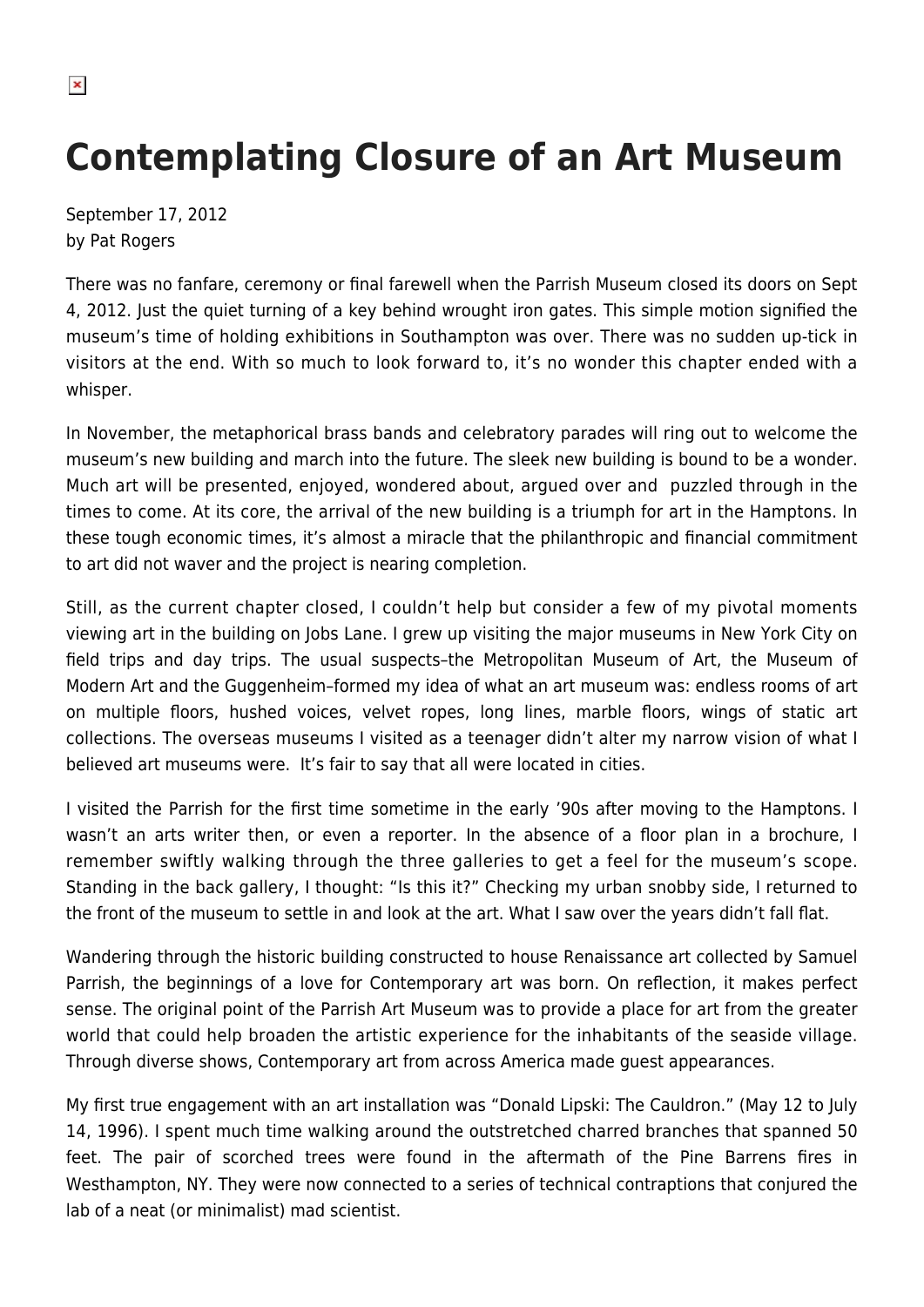I delved into the compulsion collectors feel in "Finders Keepers: The Obsessions of Passionate Collectors" (Oct 30 to Dec 31, 2005). The exhibition was the subject of the first story that I wrote about a Parrish exhibition. Agathe Snow's "The Sand Bank" introduced me to participatory art. The conceptual piece was part of "Sand: Memory, Meaning, and Metaphor" (June 29 to Sept 14, 2008). Before meeting Snow, I didn't realize how many people gathered on the Lower East Side, Staten Island and other NYC spots for participatory art happenings.

"Damaged Romanticism: A Mirror of Modern Emotion" brought an international roster of contemporary artists to Southampton (February 8–April 12, 2009). The narrative show reminded me of a visual collection of short stories if Shirley Jackson, Richard Price and Junot Diaz had become visual artists instead of writers. The show was powerful, provocative and unmincing. It also allowed me to see art by Sophie Calle for the first time. I had just "discovered" the French artist through her book "Exquisite pain" spied in the gift shop of Massachusetts Museum of Contemporary Art (Mass MoCA).

On Jobs Lane, I discovered exhibition selections could be heated among artists during "Mixed Greens: Artists Choose Artists on the East End (April 19 – June 21, 2009). I realized then the role museums can play as places to engage and build community.

In rewinding my memories, it's the art and my engagement with it that reverberates–not necessarily the building. Still, the down-to-earth setting allowed for comfortable exploration. The simple surroundings seemed to grant permission to "not know" an artist, a body of work or a type of art before walking in the door. Without any perceived admonition or expectation, discovering art was a natural and relaxed experience.

I will miss the brick entrance, the curved gates mirroring each other, the homey feel of the side yard and the walkway leading past the dignified rows of white statuary. I enjoyed walking along the sidewalks of Southampton Village, popping into the Parrish and then heading out for the evening on foot.

That said, the future beckons. What's not to love about art presented in a state-of-the art building? I can't wait to see what happens.

**BASIC FACTS:** The Parrish Art Museum is relocating from Southampton to Water Mill, NY in November 2012. This is the first time the museum is moving. The Parrish opened in 1897. Its first entrance led from Main Street, Southampton, NY. The Jobs Lane entrance opened in 1914 after an addition reoriented the museum.

Pat Rogers has been writing about art since 1997.

 $\mathcal{L}_\text{max}$  and  $\mathcal{L}_\text{max}$  and  $\mathcal{L}_\text{max}$  and  $\mathcal{L}_\text{max}$ 

**NOTE:** The featured photo appearing on the Home Page portrays the building after the museum vacated the Jobs Lane location in September.

Want to know what's happening in the Hamptons art community? How about the North Fork or NYC? Visit [HamptonsArtHub.com](https://hamptonsarthub.com/) to find out.